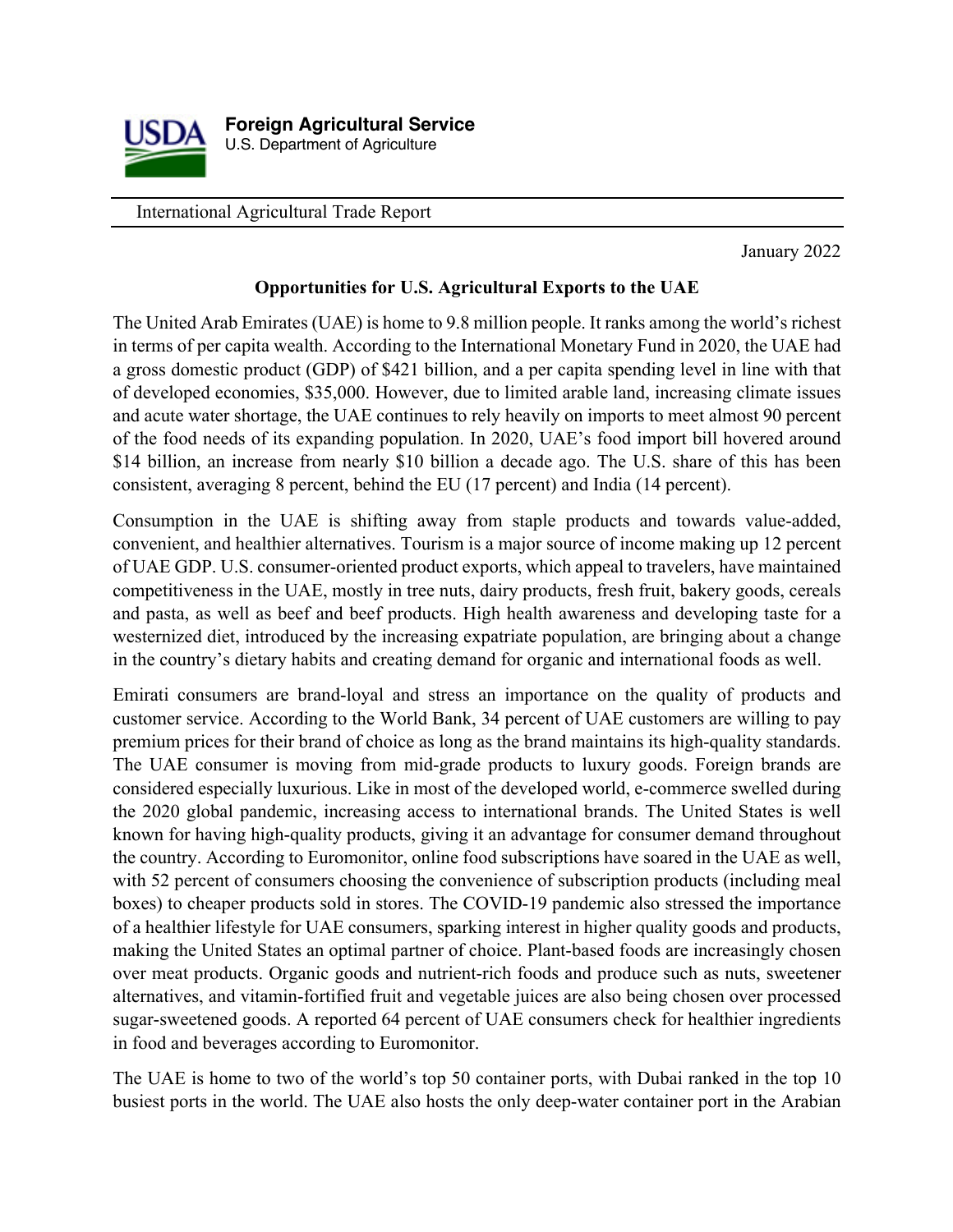| <b>U.S. Agriculture Exports to United Arab Emirates</b> |       |              |                |             |                |          |
|---------------------------------------------------------|-------|--------------|----------------|-------------|----------------|----------|
| (January - December Million USD)                        |       |              |                |             |                |          |
|                                                         | 2016  | 2017         | 2018           | 2019        | 2020           | % Change |
| <b>Total U.S. Agriculture Exports</b>                   | 1,212 | 1,163        | 1,170          | 1,252       | 936            | $-23%$   |
| <b>Consumer Oriented Total</b>                          | 885   | 855          | 802            | 954         | 734            | $-17%$   |
| <b>Tree Nuts</b>                                        | 310   | 301          | 304            | 439         | 308            | $-1%$    |
| <b>Dairy Products</b>                                   | 34    | 49           | 49             | 60          | 47             | 39%      |
| <b>Food Preparations</b>                                | 57    | 69           | 62             | 57          | 46             | $-18%$   |
| <b>Beef &amp; Beef Products</b>                         | 66    | 62           | 60             | 60          | 42             | $-37%$   |
| <b>Condiments &amp; Sauces</b>                          | 45    | 42           | 40             | 39          | 41             | $-10%$   |
| <b>Fresh Fruit</b>                                      | 56    | 55           | 46             | 40          | 38             | $-32%$   |
| Bakery Goods, Cereals, & Pasta                          | 42    | 36           | 31             | 41          | 37             | $-13%$   |
| Poultry Meat & Prods. (ex. eggs)                        | 58    | 54           | 43             | 55          | 36             | $-37%$   |
| <b>Processed Vegetables</b>                             | 30    | 31           | 27             | 37          | 32             | 6%       |
| Other Consumer Oriented <sup>1</sup>                    | 26    | 26           | 22             | 22          | 21             | $-16%$   |
| <b>Chocolate &amp; Cocoa Products</b>                   | 31    | 22           | 22             | 24          | 15             | $-51%$   |
| <b>Intermediate Total</b>                               | 276   | 275          | 316            | 273         | 163            | $-41%$   |
| Hay                                                     | 110   | 89           | 85             | 106         | 59             | $-46%$   |
| Dextrins, Peptones, & Proteins                          | 31    | 33           | 37             | 39          | 29             | $-4%$    |
| Other Feeds, Meals & Fodders <sup>2</sup>               | 12    | 11           | 9              | 9           | 20             | 68%      |
| Live Animals                                            | 19    | 33           | 25             | 25          | 15             | $-21%$   |
| <b>Bulk Total</b>                                       | 51    | 34           | 52             | 25          | 39             | $-23%$   |
| <b>Pulses</b>                                           | 8     | 11           | 3              | 6           | 14             | 83%      |
| Rice                                                    | 10    | 7            | 4              | 8           | 10             | 0%       |
| Wheat                                                   | 6     | 5            | $\overline{7}$ | 8           | 9              | 63%      |
| Corn                                                    | 9     | 6            | 12             | $\mathbf 0$ | 3              | $-62%$   |
| Other Bulk Commodities <sup>3</sup>                     | 4     | $\mathbf{1}$ | 4              | 2           | $\overline{2}$ | $-53%$   |
| Source: U.S. Census Bureau Trade Data, BICO-HS10        |       |              |                |             |                |          |

Gulf where U.S. dry agriculture shipments arrive by container. The UAE is investing and positioning itself to become a top global manufacturing hub, creating ample opportunity for bulkcommodity U.S. exports.

**\_\_\_\_\_\_\_\_\_\_\_\_**

 $<sup>1</sup>$  Including but not limited to peanut butter, popcorn, tobacco, and spices.</sup>

 $2$  Comprised mostly of alfalfa cubes and other livestock feeds.

<sup>&</sup>lt;sup>3</sup> Comprised mostly of cereals, gums, and resins.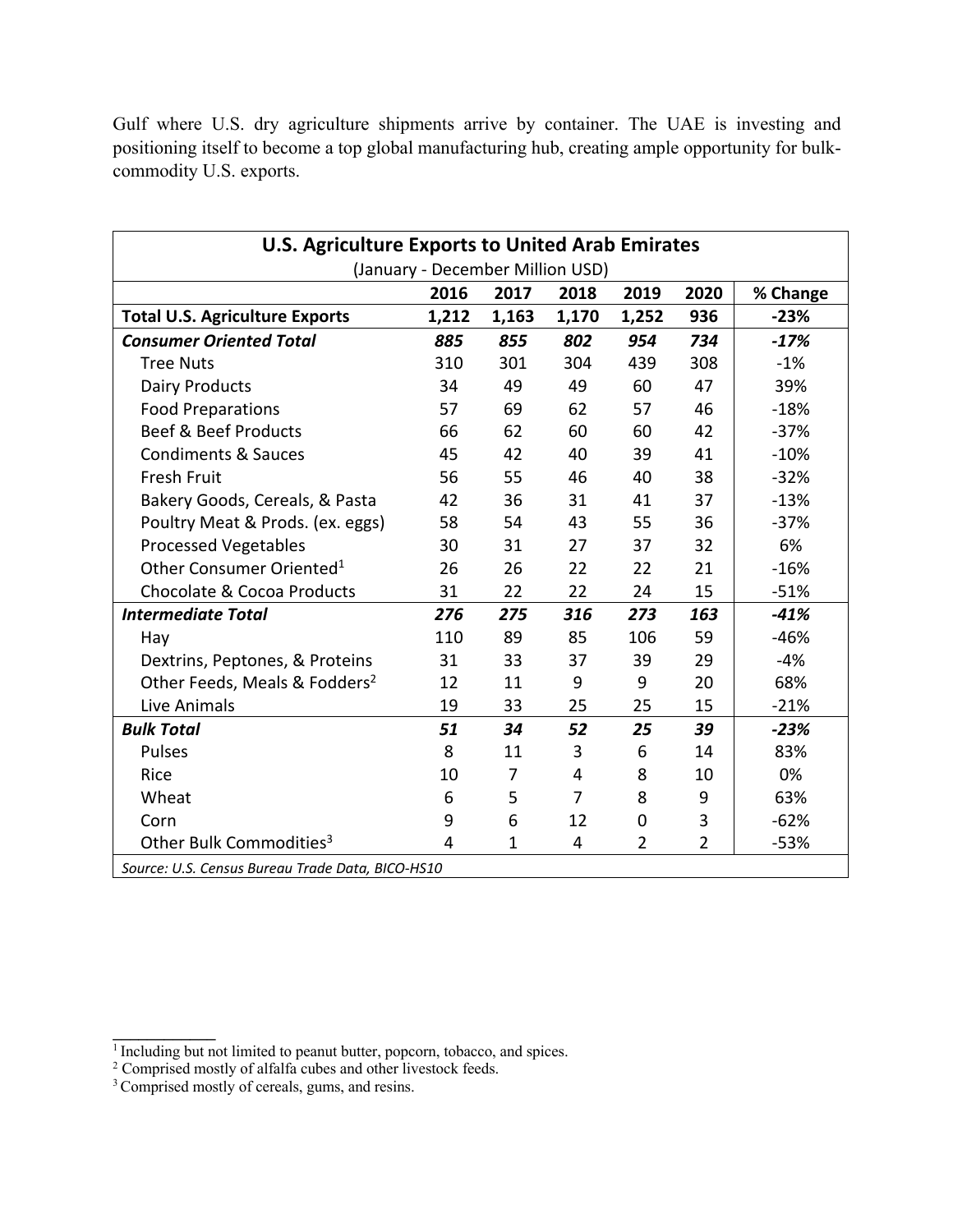### **Opportunities for Some Select Products – Growth and Competitors**

# *Dairy Products (Milk & Cream, Cheeses, Butter)*

*Reported UAE Imports from the World --- \$1.6 billion Top 5 Import market share: EU (35%), New Zealand (23%), Saudi Arabia (20%,), Chile (3%), U.S. (3%)* 

The top three 2020 dairy imports for the UAE are milk and creams (43 percent share of total dairy imports at \$669 million), malt extracts (21 percent at \$284 million), and cheeses (18 percent at \$280 million). Butter imports from the United States to the UAE have increased 331 percent between 2019 and 2020. Baking hobbies taken up during the pandemic skyrocketed demand for butter and dairy spreads in the UAE, with U.S. butter being one top choice. The United States, Saudi Arabia, and Uruguay were the only countries to increase exports by more than \$1 million, while all other top exporters of butter to the UAE dropped 16 to 84 percent (\$1.0 to \$38.1) million). The United States is the fifth-largest exporter of dairy products to the UAE with a 3 percent market share in 2020 at \$47.4 million. The top three exporters are the EU (35 percent market share, \$543.9 million), New Zealand (23 percent market share, \$362 million), and Saudi Arabia (20 percent market share, \$306.7).

## *Fresh Fruit (Apples, Strawberries, Raspberries, Grapes, Pears, Avocados)*

*Reported UAE Imports from the World --- \$943 million Top 5 Import market share: South Africa (21%), India (11%), EU (10%), Iran (7%), Egypt (7%)* 

Top UAE fresh fruit imports in 2020 were apples (\$149 million), oranges (\$108 million), bananas (\$101 million), and guavas, mangoes, and mangosteens (\$69 million). Most apples are imported from the EU and New Zealand. While EU's market share is decreasing at an annual average of 5 percent during the past 5 years, New Zealand has an annual average growth rate of 7 percent. The United States is the ninth-largest import supplier of fresh fruit to the UAE at \$38 million. Top U.S. fresh fruit exports to the UAE in 2020 were apples (\$15.2 million), strawberries (\$9.7 million), and berries (\$6.1 million). The top three exporters of fresh fruit to the UAE in 2020 were South Africa (21 percent market share), India (11 percent market share), and the EU (10 percent market share). Proximity to the UAE is beneficial for fresh produce trade as there is less loss during transit, and shipping is cheaper. However, despite the distance, the United States maintains its position among the top 10 trading partners because of its trusted and preferred products. Increased consumer demand for healthy foods means increased opportunities for U.S. exports of fresh fruits.

## *Tree Nuts (Almonds, Walnuts, Pistachios, Pecans, Brazil Nuts, Cashews)*

*Reported UAE Imports from the World --- \$597 million Top 5 Import market share: U.S. (52%), India (20%), Iran (8%), China (4%), Chile (3%)* 

The United States has overshadowed competitors in the tree nut export market, holding the number one market share of UAE imports for more than 30 years. In 2020, the United States exported \$312 million in tree nuts to the UAE, making up 52 percent of UAE tree nut imports. During the past 5 years (2016 to 2020), the UAE tree nut imports were reduced by an average of 4 percent per year; however, during that same period, U.S. tree nut exports have grown by 4 percent. When it comes to tree nuts, the UAE clearly prefers the U.S. product. Almonds make up most U.S. tree nut exports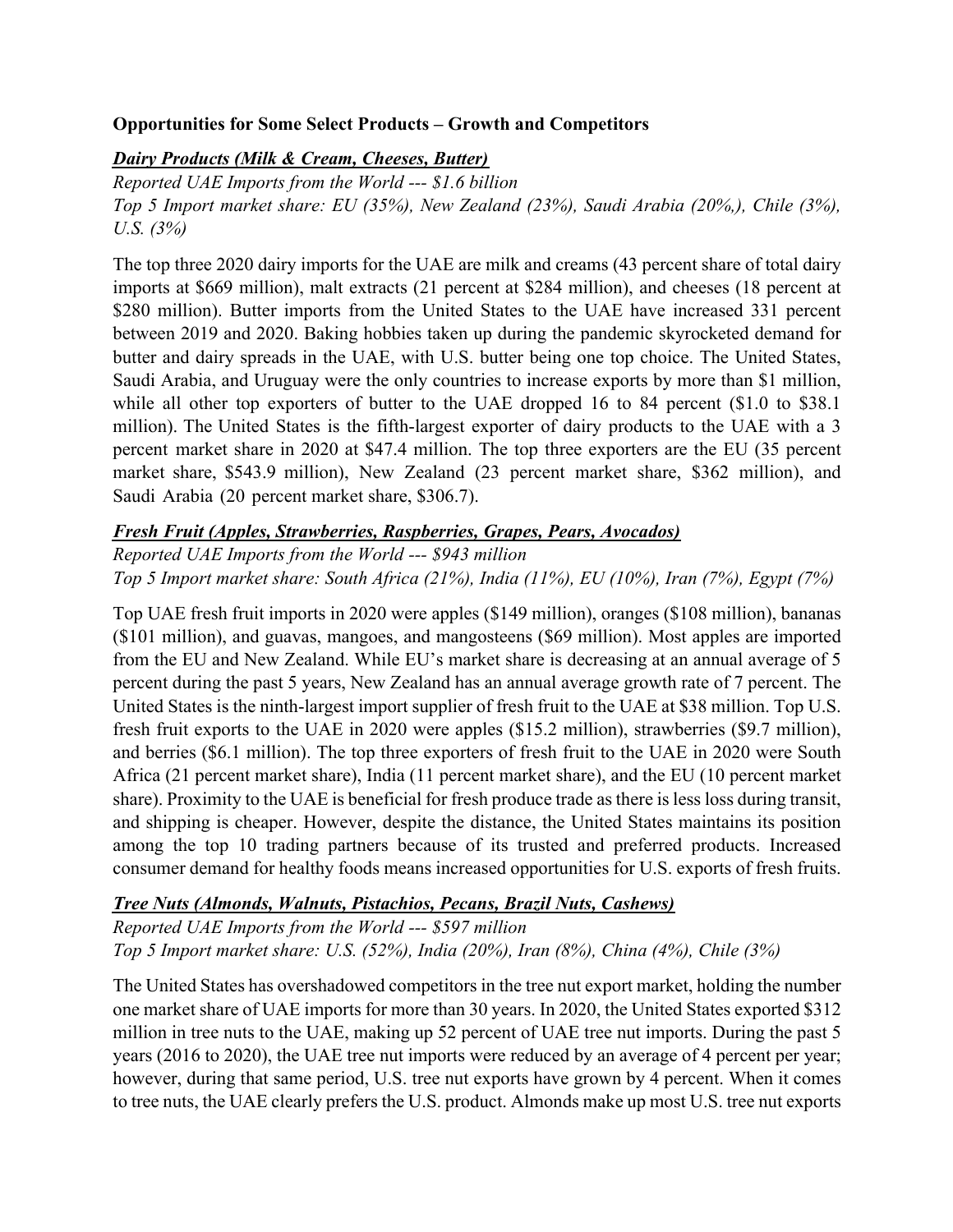to the UAE, with \$193.9 million shelled and in-shell almonds in 2020. However, pistachios have had the most growth since 2016, rising from \$4.8 million to \$90.3 million in 2020, with a significant jump of 44 percent in 2019 (\$42.6 million). Walnuts remain in second place with a 15 percent growth rate during a five-year period, with \$90.3 million shelled and in-shell walnuts exported to the UAE from the United States. India and Iran are second and third in market share, exporting \$116.2 million and \$47.5 million respectively in 2020.

### *Chocolate & Cocoa Products (for retail sales and for food preparations)*

*Reported UAE Imports from the World --- \$369 million Top 5 Import market share: EU (41%), Malaysia (7%), Turkey (7%), UK (6%), Saudi Arabia (6%)*

In 2020, the UAE imported more than \$15 million in cocoa products from the United States, with more than 70 percent targeted for retail sales and the rest for food manufacturing. While UAE global imports of chocolate for retail sales have decreased 15 percent during the past 5 years, chocolate and cocoa product for preparations has increased 30 percent during that same period. The UAE's growing food manufacturing industry may be the impetus for a potential increase in U.S. exports of chocolate and cocoa products. The decrease in retail-ready chocolates may be a result of the "sin tax" implemented by the UAE in 2017, effectively reducing global imports of chocolate and cocoa products by 4 percent. The "sin tax" is a 50 percent tax on products that are harmful to the environment or perceived as unhealthy for human consumption.

## *Fresh Vegetables (Organic Carrots, Potatoes, Onions, Asparagus)*

*Reported UAE Imports from the World --- \$567 million Top 5 Import market share: Iran (22%), India (17%), EU (16%), China (15%), Pakistan (7%)*

U.S. exports of fresh vegetables to the UAE started shrinking in 2019 from \$12.6 million (2018) to \$4.4 million (2019), while imports rose from regional suppliers like Iran (4 percent five-year growth rate), Pakistan (21 percent five-year growth rate), Turkey (74 percent five-year growth rate), and South Africa (20 percent five-year growth rate). A more health-conscious population has looked to vitamin-enriched juices and fresher produce. The United States has an opportunity here with top-tier U.S. organic and fortified product brands. Heartier vegetables are the top U.S. export commodities to the UAE, including carrots (\$711,700), potatoes (\$508,600), and onions and shallots (\$460,000).

#### *Snack Foods (Baked products, Puddings, Potato Chips, Peanut Butter, Peanuts, Mixed Nuts) Reported UAE Imports from the World --- \$463 million Top 5 Import market share: EU (25%), Saudi Arabia (20%), U.S. (12%), UK (8%), India (7%)*

With the UAE's diverse population, U.S. snack foods are a hot commodity. The United States makes up 12 percent of the UAE's market share of snack food imports. Almost half of the U.S. snack food exports to the UAE are baked products such as pretzels and sweet pastries/cookies (\$27.1 million in 2020). Potato chips are close behind, with U.S. imports maintaining a five-year growth rate of 9 percent (2016 to 2020) and 2020 imports reported at \$18.2 million. In 2020, mixed nuts and prepared peanuts and peanut butter were the third- and fourth-highest U.S. snack food imports into the UAE, reported at \$4.9 million and \$4.3 million respectively. Annual growth of UAE snack food imports since 2016 rests at a stable 1 percent. Bahrain's snack food imports have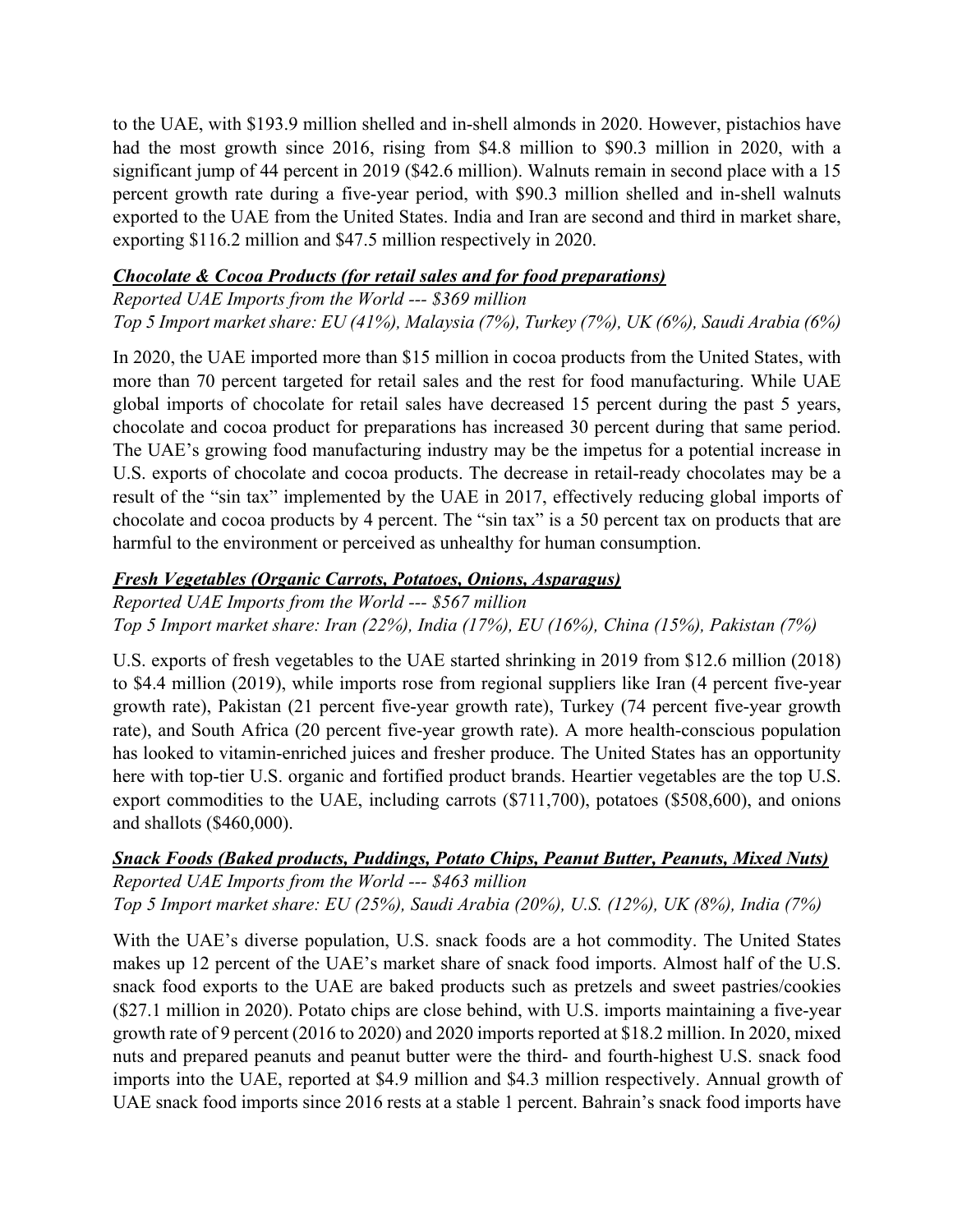increased the most since 2016, accounting for a \$21.7 million increase in exports to the UAE, but still only making up 4 percent market share. The EU tops the market share at 25 percent (annual average of \$109 million) with its proximity to the UAE. Saudi Arabia takes second place with 20 percent market share (annual average of \$100 million), utilizing its free trade agreements (FTA) with the UAE and other Gulf countries.

### *Confectionary (Gum, White Chocolate)*

*Reported UAE Imports from the World --- \$68 million Top 5 Import market share: EU (34%), Turkey (10%), China (9%), Saudi Arabia (8%), U.S. (6%)*

UAE's global imports of confectionary goods have witnessed a significant decline since 2016, dropping \$56.1 million (45 percent). With impulse purchases down since the pandemic, global gum imports for the UAE have seen a major decrease of \$27 million (28 percent decrease from 2019 to 2020). There is an opportunity to introduce new and quality U.S. products to the UAE as pre-pandemic behaviors resume. In 2020, the top four markets exporting confectionary goods to the UAE are the EU (\$23.5 million), Turkey (\$6.7 million), China (\$6.1 million), and Saudi Arabia (\$5.4 million).

### *Baked Goods, Cereals, and Pasta (Pastries, Cakes, Biscuits, Cookies, Rusks, Waffles, and Wafers)*

*Reported UAE Imports from the World --- \$577 million Top 5 Import market share: EU (26%), Saudi Arabia (23%), UK (13%), U.S. (6%), India (6%)*

Breads, pastries, cakes, biscuits, and other similar products made up 62 percent of U.S. baked goods exports to the UAE in 2020 at \$23.1 million, ranking U.S. exports fourth behind the EU (\$150.7 million), Saudi Arabia (\$130.7 million), and the UK (\$72.8 million). Mixes and doughs for breads, pastries, cakes, biscuits, and other similar products make up 16 percent (\$5.8 million in 2020) of the second-highest category of U.S. exports to the UAE in baked goods, cereals, and pasta. Euromonitor reports that 70 percent of UAE consumers enjoy trying new products and that 67 percent of consumers are reporting a preference for baking at home. A popular quarantine activity easily shared over social media, baking gained popularity during 2020 and well into 2021. Demand for convenience goods will increase as pre-pandemic behavior resumes, resulting in opportunities for U.S. retail-ready baked goods products.

#### **Trade in the UAE**

To mitigate trade obstacles during the COVID-19 pandemic, the UAE temporarily reduced import taxes on food items to 4 percent (from 5 percent). The UAE continues to look for new ways to stimulate investment as they seek to diversify from economic reliance on oil. In June 2021, the UAE enacted a new amendment to its commercial companies' law, which had previously required that all foreign businesses operating in the UAE include a local partner. The June 2021 amendment states that commercial companies are no longer required to include a local business partner and ownership can be 100 percent foreign.